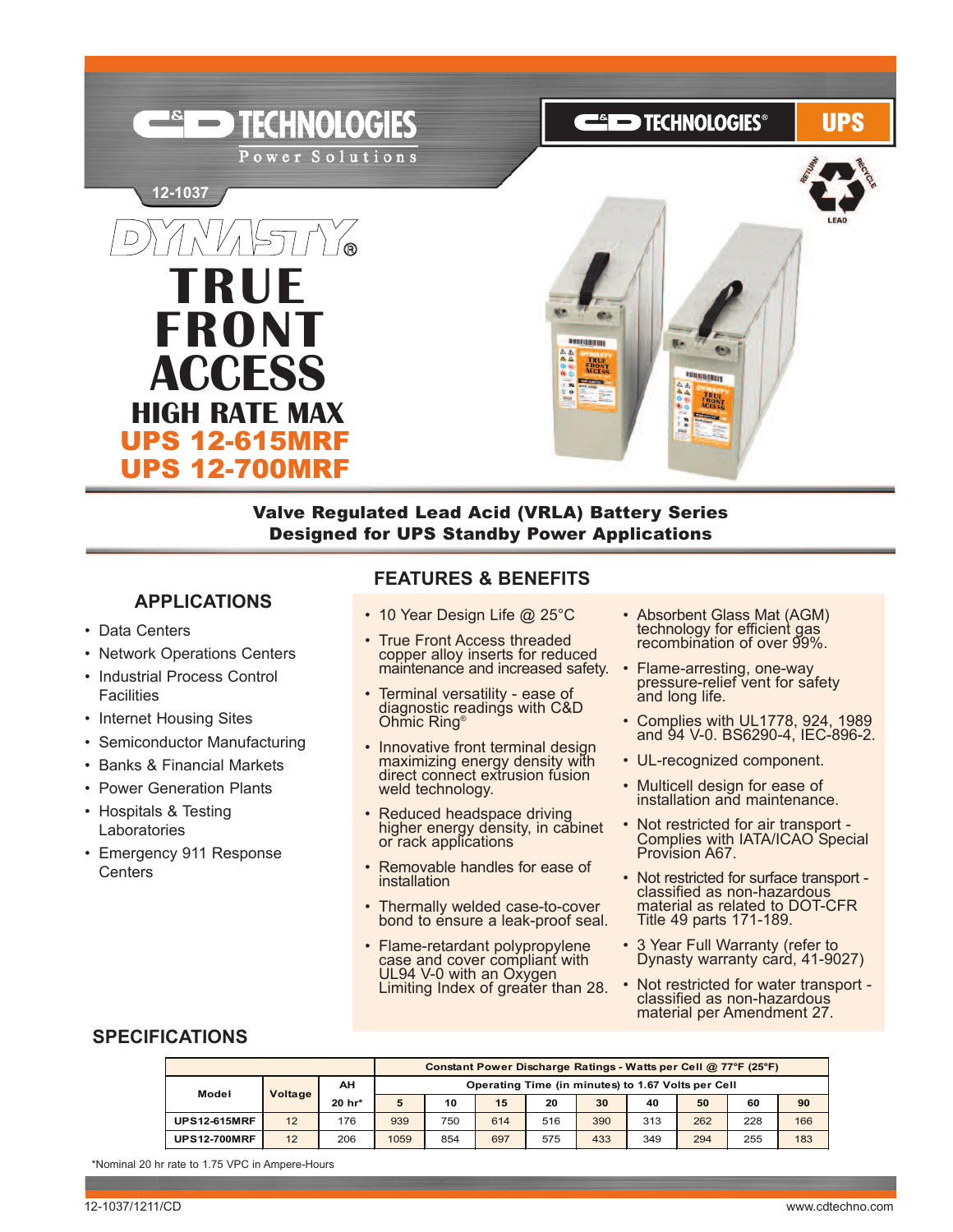**E**<sup><sup>6</sup> TECHNOLOGIES</sup> Power Solutions

**UPS** 

## **INTRODUCING A UPS FRONT ACCESS BATTERY WITH TRUE FRONT ACCESS TERMINALS**

- **• Direct welded front facing terminals**
	- Uses proven Dynasty Extrusion Fusion welding process for high reliability
	- Provides most efficient current path for excellent high rate performance
	- No bolted on "L" brackets which try to make a top terminals battery into a front terminal battery
	- One less bolted connection that requires maintenance, builds up resistance, and can lead to poor string performance
- **• Designed as a UPS battery from the ground up to efficiently handle high rate discharges**
	- Not a converted telecom front access battery
- **• Raised Terminals for ease of maintenance and access to C&D Ohmic Ring®**

# **C&D Ohmic Ring®**

- **• Large surface area for direct access to terminals for accurate ohmic measurements** - No more taking readings from bus bars or hardware which can lead to substantial errors
- **• Provides consistent and accurate measuring location**
	- No guessing to what point was the base line reading taken from
- **• Ideally sized for use with standard monitor probes on fully installed systems**
- **• The Ohmic Ring design is the only terminal configuration in which micro-ohm connection resistances can be taken as required by standard maintenance programs.**





## **The Dynasty True Front Access UPS Battery - The Better UPS Battery Solution**

- Eliminate hard to service top terminal batteries with a full front access solution
- Higher watts per cell allows a reduction of a parallel string for most common UPS configurations, providing a reduced footprint solution
- Maintenance is significantly easier and safer with all required service points front accessible reducing both time and cost of periodic servicing
- As a 12V battery design, the UPS12-615MRF and UPS12-700MRF easily integrate with existing battery monitoring equipment.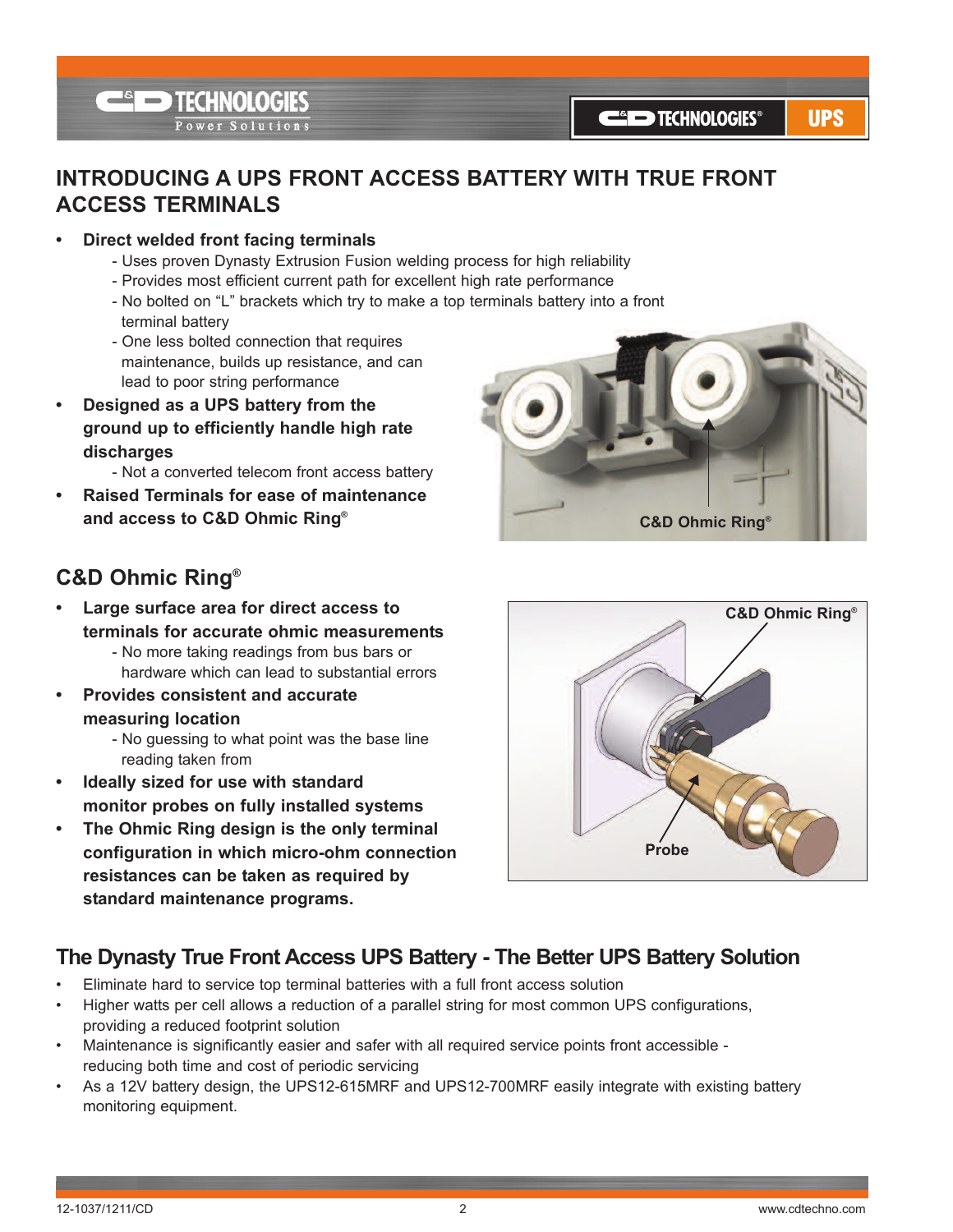

**UPS** 

### **SPECIFICATIONS**

| <b>Operating Temperature Range</b><br>with temperature compensation | Discharge: -40°F (-40°C) to +160°F (71°C)<br>Charge: -10°F (-23°C) to +140°F (60°C)                                                                                                                                                                                                                                                         |
|---------------------------------------------------------------------|---------------------------------------------------------------------------------------------------------------------------------------------------------------------------------------------------------------------------------------------------------------------------------------------------------------------------------------------|
| <b>Nominal Operating Temperature Range</b>                          | +74°F (23°C) to +80°F (27°C)                                                                                                                                                                                                                                                                                                                |
| <b>Recommended Maximum Charging</b><br><b>Current Limit</b>         | $C/5$ amperes $@$ 20 Hr rate                                                                                                                                                                                                                                                                                                                |
| <b>Float Charging Voltage</b>                                       | 13.5 to 13.8 VDC average per 12V unit @ 77°F (25°C)                                                                                                                                                                                                                                                                                         |
| <b>Maximum AC Ripple (Charger)</b>                                  | 0.5% RMS or 1.5% P-P of float charge voltage recommended for best results.<br>Max voltage allowed = $1.4\%$ RMS (4% P-P) Max current allowed = $C/20$                                                                                                                                                                                       |
| <b>Self Discharge</b>                                               | Battery can be stored up to 6 months at $77^{\circ}F$ (25 $^{\circ}C$ ) before a freshening<br>charge is required. Batteries stored at temperatures greater than 77°F<br>(25°C) will require recharge sooner than batteries stored at lower<br>temperatures. See C&D brochure 41-7272, Self-Discharge and Inventory<br>Control for details. |
| <b>Equalize charge and cycle</b><br>service voltage                 | 14.40 to 14.80 VDC average per 12V unit @ 77°F (25°C)                                                                                                                                                                                                                                                                                       |
| Terminal: Inserted - Inter-unit<br>connector provided               | Threaded copper alloy insert terminal to accept<br>1/4-20 UNC bolt                                                                                                                                                                                                                                                                          |
| <b>Terminal Hardware</b><br><b>Initial Torque</b>                   | 110 in.-lbs. (12.4 N-m)                                                                                                                                                                                                                                                                                                                     |

### **SPECIFICATIONS**

| Model               | <b>Cells</b><br>per |     | <b>Battery</b><br>Weight | <b>Maximum Terminal</b><br><b>Discharge Current</b> | <b>Short Circuit</b><br><b>Current</b> | <b>Ohms</b><br>Impedance |  |
|---------------------|---------------------|-----|--------------------------|-----------------------------------------------------|----------------------------------------|--------------------------|--|
|                     | <b>Unit</b>         | lbs | kg                       | <b>Rating (AMPS)</b>                                | (AMP @ 0.1 sec)                        | 60 Hz $(\Omega)$         |  |
| <b>UPS12-615MRF</b> | 6                   | 115 | 53                       | 800                                                 | 4500                                   | 0.0020                   |  |
| <b>UPS12-700MRF</b> | 6                   | 131 | 60                       | 800                                                 | 4600                                   | 0.0021                   |  |

#### **IMPEDANCE**

| <b>Typical Impedance Measurement Values*</b>                        |                                                |              |      |     |  |  |  |  |  |  |
|---------------------------------------------------------------------|------------------------------------------------|--------------|------|-----|--|--|--|--|--|--|
| <b>Midtronics</b><br><b>HP</b><br><b>AVO Biddle</b><br><b>Alber</b> |                                                |              |      |     |  |  |  |  |  |  |
| Model                                                               | milli-Ohms @ 60Hz<br>micro-Ohms<br><b>Mhos</b> |              |      |     |  |  |  |  |  |  |
| <b>UPS12-615MRF</b>                                                 | 2.0                                            | Limited Data | 2400 | 2.3 |  |  |  |  |  |  |
| <b>UPS12-700MRF</b>                                                 | 2.1                                            | 3480         | 2500 | 2.4 |  |  |  |  |  |  |

\* Per IEEE 1188-2005, *Internal ohmic values are useful as a trending tool. To use these readings effectively, accurate baseline readings should be taken after about six months of battery operation. Internal ohmic readings taken without the benefit of baseline data may be difficult to interpret and of limited value.* Values are provided are for reference only.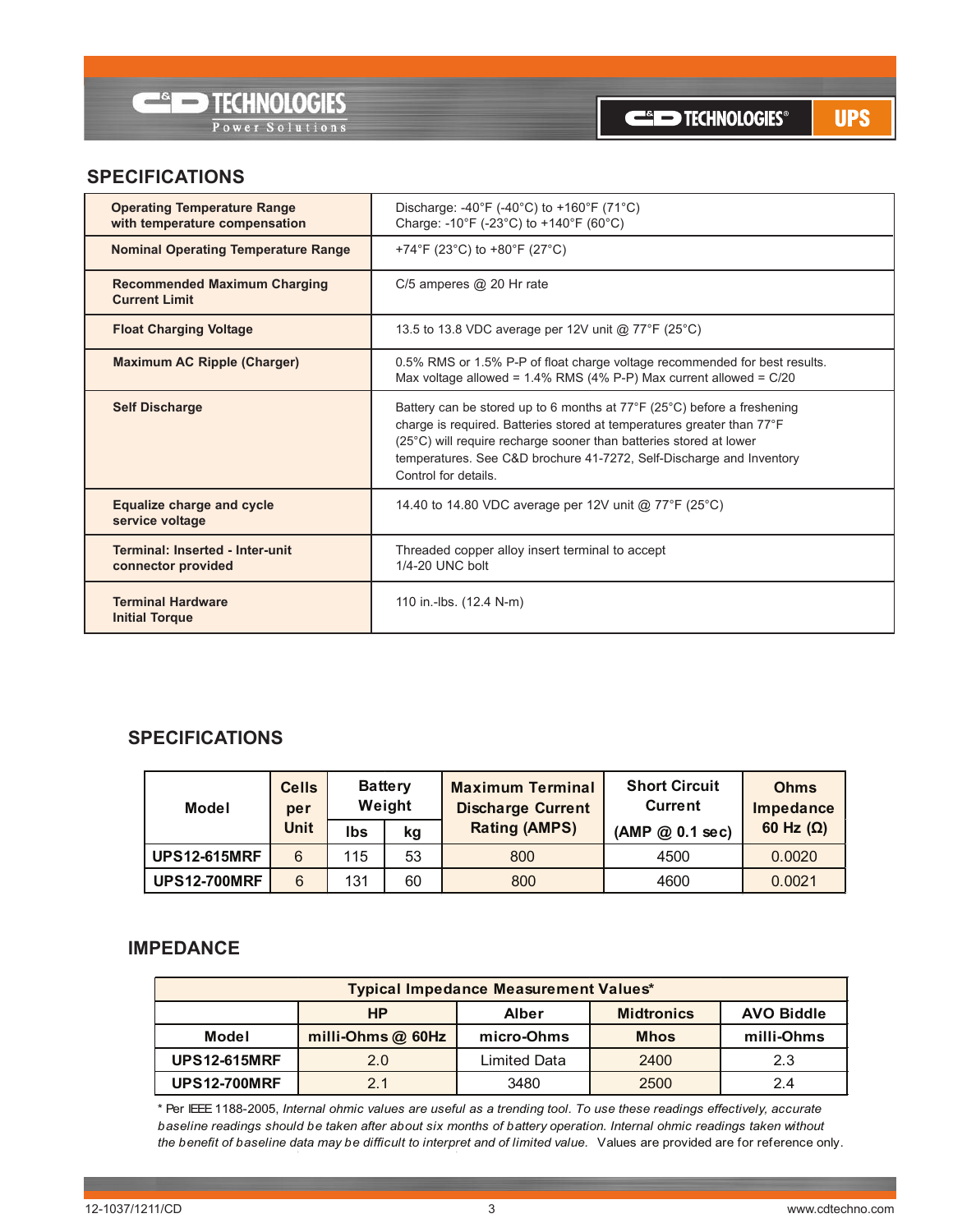## **CED TECHNOLOGIES®**

**UPS** 



| <b>Model</b>        | in    | mm          | in | mm          | in | mm    | in | mm | in                            | mm    | in    | mm    | in   | mm    | in   | mm    |
|---------------------|-------|-------------|----|-------------|----|-------|----|----|-------------------------------|-------|-------|-------|------|-------|------|-------|
| <b>UPS12-615MRF</b> | 20.35 | 516.9 21.51 |    | 546.3 22.01 |    | 559.1 |    |    | 20.16   512.2   10.73   272.5 |       | 11.14 | 283.0 | 4.95 | 125.7 | 4.86 | 123.4 |
| <b>UPS12-700MRF</b> | 20.35 | 516.9 21.51 |    | 546.3 22.01 |    | 559.1 |    |    | $20.16$ 512.2 12.19           | 309.6 | 12.60 | 320.0 | 4.95 | 125.7 | 4.86 | 123.4 |

\* All dimensions in inches and (millimeters). All dimensions are for reference only. Contact a C&D Representative for complete dimensions information.

#### **UPS12-615MRF**

**Example TECHNOLOGIES** 

Power Solutions

|                                                         | Constant Power Discharge Ratings - Watts Per Cell @ 77°F (25°C) |     |     |     |     |     |     |     |     |     |  |  |  |
|---------------------------------------------------------|-----------------------------------------------------------------|-----|-----|-----|-----|-----|-----|-----|-----|-----|--|--|--|
| <b>Operating Time to End Point Voltage (in minutes)</b> |                                                                 |     |     |     |     |     |     |     |     |     |  |  |  |
| <b>End Point</b><br><b>Volts/Cell</b>                   | 5                                                               | 10  | 15  | 20  | 30  | 40  | 45  | 50  | 60  | 90  |  |  |  |
| 1.75                                                    | 787                                                             | 677 | 573 | 486 | 369 | 300 | 275 | 254 | 221 | 161 |  |  |  |
| 1.70                                                    | 863                                                             | 713 | 594 | 504 | 384 | 309 | 282 | 259 | 223 | 167 |  |  |  |
| 1.67                                                    | 939                                                             | 750 | 614 | 516 | 390 | 313 | 286 | 262 | 228 | 168 |  |  |  |
| 1.65                                                    | 959                                                             | 772 | 628 | 525 | 394 | 316 | 287 | 264 | 227 | 170 |  |  |  |
| 1.60                                                    | 978                                                             | 785 | 638 | 532 | 398 | 318 | 290 | 266 | 229 | 171 |  |  |  |

|                                                       | Constant Current Discharge Ratings - Amperes @ 77°F (25°F)               |      |      |      |      |      |      |      |      |      |  |  |  |
|-------------------------------------------------------|--------------------------------------------------------------------------|------|------|------|------|------|------|------|------|------|--|--|--|
| <b>Operating Time to End Point Voltage (in hours)</b> |                                                                          |      |      |      |      |      |      |      |      |      |  |  |  |
| End Point<br><b>Volts/Cell</b>                        | 3<br>$12 \overline{ }$<br>72<br>10<br>8<br>20<br>24<br>$\mathbf{z}$<br>5 |      |      |      |      |      |      |      |      |      |  |  |  |
| 1.85                                                  | 102                                                                      | 62.0 | 44.2 | 28.6 | 19.0 | 15.6 | 13.2 | 8.24 | 6.95 | 2.41 |  |  |  |
| 1.80                                                  | 109                                                                      | 64.8 | 46.5 | 30.2 | 20.0 | 16.4 | 13.9 | 8.63 | 7.26 | 2.51 |  |  |  |
| 1.75                                                  | 114                                                                      | 66.8 | 47.9 | 31.0 | 20.5 | 16.8 | 14.2 | 8.79 | 7.39 | 2.54 |  |  |  |

**Note:** Batteries to be mounted with 0.5 in. (1.25 cm) spacing minimum and free air ventilation. Specificaitons subject to change without notification. Above ratings do not include interunit connector voltage drops.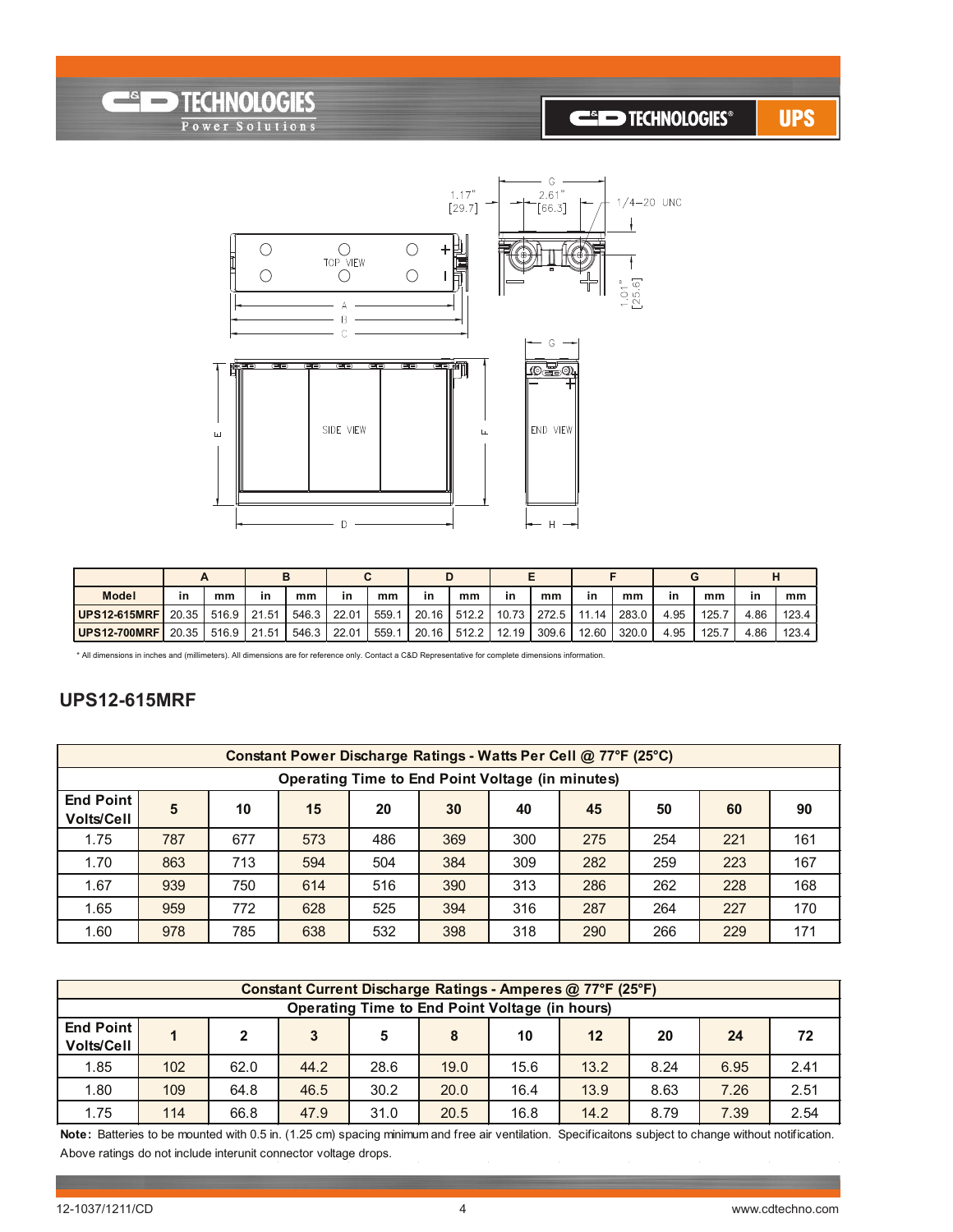#### **UPS12-700MRF**

|                                                         | Constant Power Discharge Ratings - Watts Per Cell @ 77°F (25°C) |       |       |       |       |       |       |       |       |       |  |  |  |
|---------------------------------------------------------|-----------------------------------------------------------------|-------|-------|-------|-------|-------|-------|-------|-------|-------|--|--|--|
| <b>Operating Time to End Point Voltage (in minutes)</b> |                                                                 |       |       |       |       |       |       |       |       |       |  |  |  |
| <b>End Point</b><br><b>Volts/Cell</b>                   | 5                                                               | 10    | 15    | 20    | 30    | 40    | 45    | 50    | 60    | 90    |  |  |  |
| 1.75                                                    | 821.1                                                           | 700.8 | 596.0 | 512.5 | 398.3 | 326.9 | 300.6 | 278.5 | 243.2 | 177.7 |  |  |  |
| 1.70                                                    | 961.5                                                           | 804.0 | 665.6 | 559.0 | 422.4 | 341.9 | 312.9 | 288.7 | 250.8 | 181.5 |  |  |  |
| 1.67                                                    | 1058.8                                                          | 853.6 | 697.0 | 575.3 | 432.5 | 349.0 | 319.0 | 294.0 | 254.6 | 182.9 |  |  |  |
| 1.65                                                    | 1075.6                                                          | 866.0 | 699.2 | 581.1 | 436.1 | 351.8 | 321.5 | 296.3 | 256.7 | 184.5 |  |  |  |
| 1.60                                                    | 1097.4                                                          | 881.5 | 712.2 | 592.2 | 444.1 | 357.5 | 326.4 | 300.5 | 259.8 | 186.0 |  |  |  |

|                                                       | Constant Current Discharge Ratings - Amperes @ 77°F (25°F) |                                                                      |      |      |      |      |      |      |      |      |  |  |
|-------------------------------------------------------|------------------------------------------------------------|----------------------------------------------------------------------|------|------|------|------|------|------|------|------|--|--|
| <b>Operating Time to End Point Voltage (in hours)</b> |                                                            |                                                                      |      |      |      |      |      |      |      |      |  |  |
| <b>End Point I</b><br><b>Volts/Cell</b>               | 20<br>24<br>8<br>10<br>12<br>72                            |                                                                      |      |      |      |      |      |      |      |      |  |  |
| 1.85                                                  | 105                                                        | 66.1                                                                 | 48.8 | 32.5 | 21.9 | 18.1 | 15.4 | 9.67 | 8.16 | 2.60 |  |  |
| 1.80                                                  | 116                                                        | 2.70<br>34.4<br>16.2<br>23.1<br>19.0<br>10.1<br>8.54<br>70.4<br>51.7 |      |      |      |      |      |      |      |      |  |  |
| 1.75                                                  | 124                                                        | 74.0                                                                 | 53.8 | 35.5 | 23.7 | 19.5 | 16.5 | 10.3 | 8.70 | 2.80 |  |  |

**Note:** Batteries to be mounted with 0.5 in. (1.25 cm) spacing minimum and free air ventilation. Specificaitons subject to change without notification. Above ratings do not include interunit connector voltage drops

### **BATTERY RACKS:**

- IBC 300% certified racks available up to 5 tiers high
- Each 5 tier rack holds 20 TFA batteries
- Accessory kits with cables and terminal plates developed for ease of system configuration and install